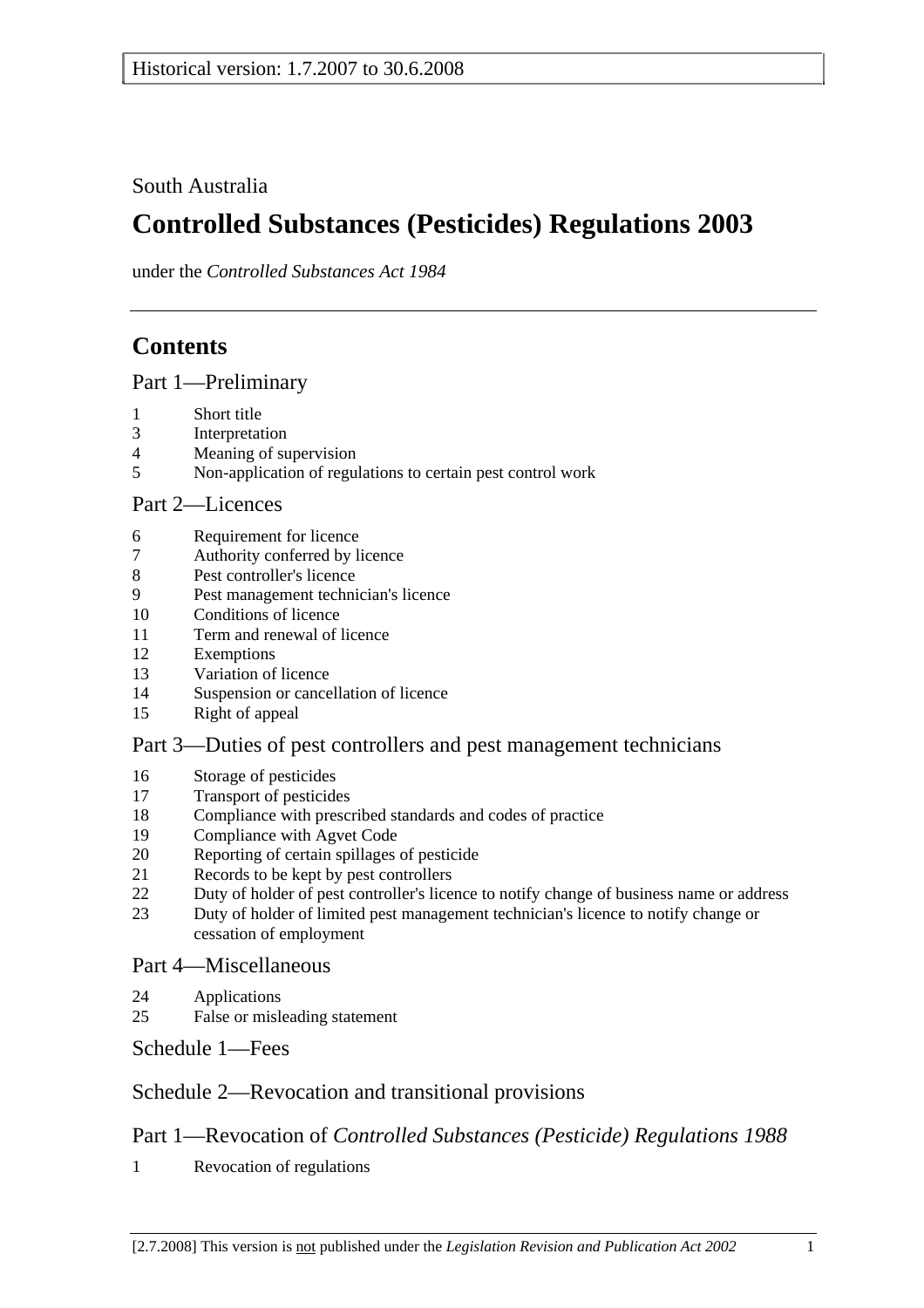#### Part 2—Transitional provisions

- 2 Interpretation
- 3 Continuation of licences
- 4 Continuation of exemptions

Legislative history

## **Part 1—Preliminary**

#### **1—Short title**

These regulations may be cited as the *Controlled Substances (Pesticides) Regulations 2003*.

### **3—Interpretation**

In these regulations, unless the contrary intention appears—

*Act* means the *Controlled Substances Act 1984*;

*Agvet Code* means the *Agvet Code of South Australia* (see section 5 of the *Agricultural and Veterinary Chemicals (South Australia) Act 1994*);

*approved label* has the meaning given by the Agvet Code;

*director*, in relation to a body corporate, has the same meaning as in the *Corporations Act 2001* of the Commonwealth;

*disposal*, in relation to pesticide, means—

- (a) disposal of unused pesticide; or
- (b) disposal of a container that has been used to hold pesticide;

*employ* includes engage under a contract for services;

*licensing authority* means the person or body designated from time to time by the Minister by instrument in writing as the licensing authority for the purposes of these regulations;

*Part 7 permit* means a permit under Part 7 of the Agvet Code;

*pest* has the meaning given by the Agvet Code;

*pest control business* means a business in which pest control work is performed for another for fee or reward;

*pest controller* means a person who carries on a pest control business;

*pest control work* means using a pesticide to—

- (a) kill, stupefy or repel a pest; or
- (b) inhibit the feeding of a pest; or
- (c) modify the physiology of a pest to alter its natural development or reproductive capacity,

and includes measuring, mixing, weighing or otherwise preparing a pesticide for such use;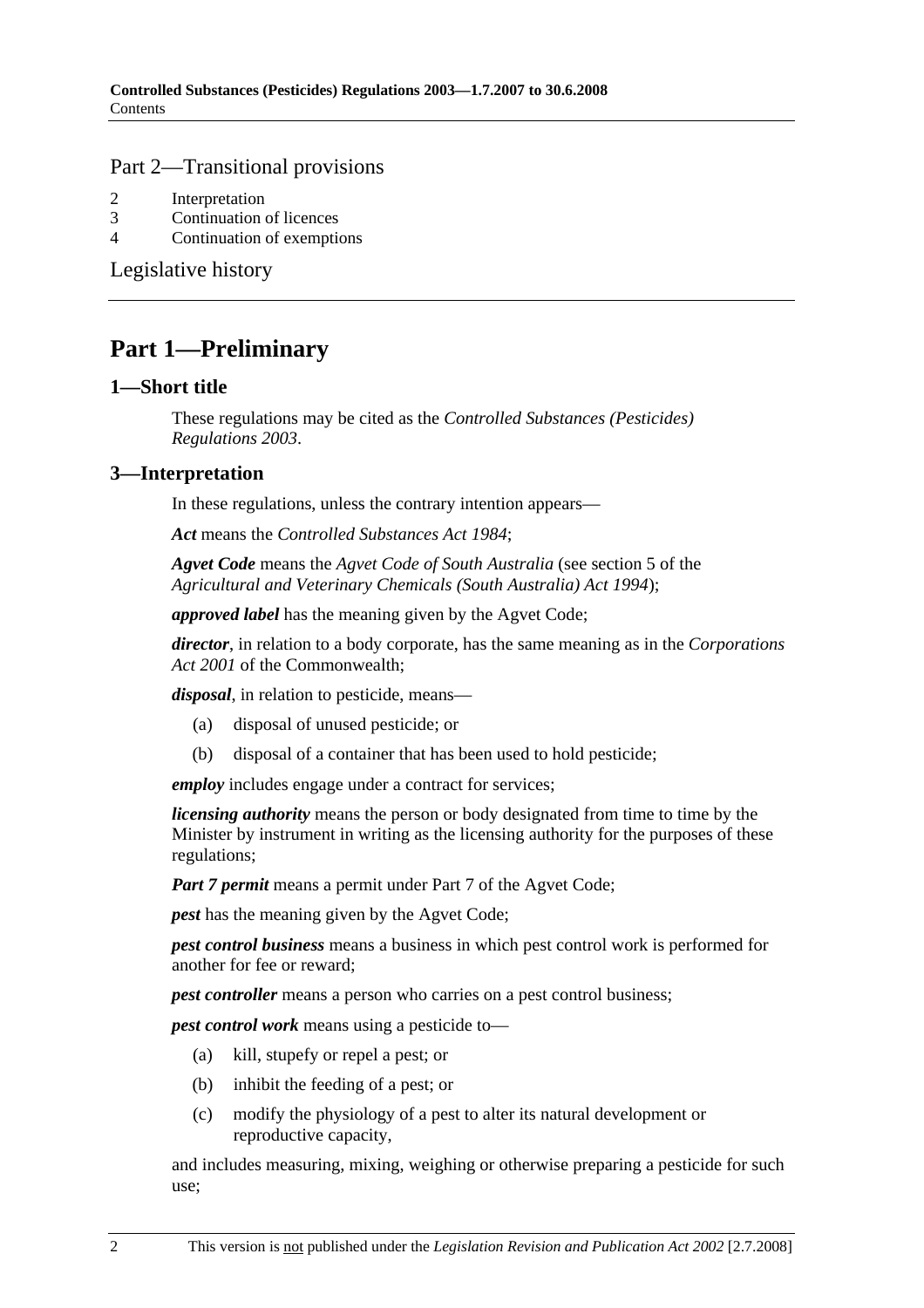*pesticide* means a substance or preparation that—

- (a) contains any proportion of a poison listed in schedule 5, schedule 6 or schedule 7 of the *Standard for the Uniform Scheduling of Drugs and Poisons* published by the National Drugs and Poisons Schedule Committee, as modified by and incorporated into the *Controlled Substances (Poisons) Regulations 1996*; and
- (b) is authorised under the Agvet Code for use for pest control work;

*pest management technician* means a person who personally performs pest control work in the course of a pest control business;

*pest management technician's licence* means a full pest management technician's licence or a limited pest management technician's licence.

#### **4—Meaning of supervision**

- (1) For the purposes of these regulations, pest control work is performed by a person under the supervision of another (the *supervisor*) if and only if—
	- (a) the pest control work is of a kind that the supervisor is licensed to perform; and
	- (b) the pesticides used in the pest control work are of a kind that the supervisor is licensed to use; and
	- (c) subject to subregulation (2), the supervisor is present within sight and sound of the person while the person is performing the work and is available—
		- (i) to advise or assist the person in the performance of the work; or
		- (ii) to intervene in the performance of the work,

as may be necessary in the circumstances of the case.

 (2) If, on application made by a pest controller who employs a person to perform pest control work under the supervision of another, the licensing authority determines that the competence of the person to perform pest control work is such that the level of supervision required by subregulation  $(1)(c)$  is unnecessary, that subregulation does not apply but instead the supervisor must be contactable in a manner approved by the licensing authority to provide advice or instruction to the person performing the pest control work, if necessary, while the person is performing the work.

#### **5—Non-application of regulations to certain pest control work**

These regulations do not apply in relation to pest control work consisting only of—

- (a) the application of glyphosate by means of—
	- (i) hand-held equipment with a tank having a maximum capacity of 15 litres or less; or
	- (ii) a brush or similar implement; or
- (b) measuring, mixing, weighing or otherwise preparing glyphosate for application by such means.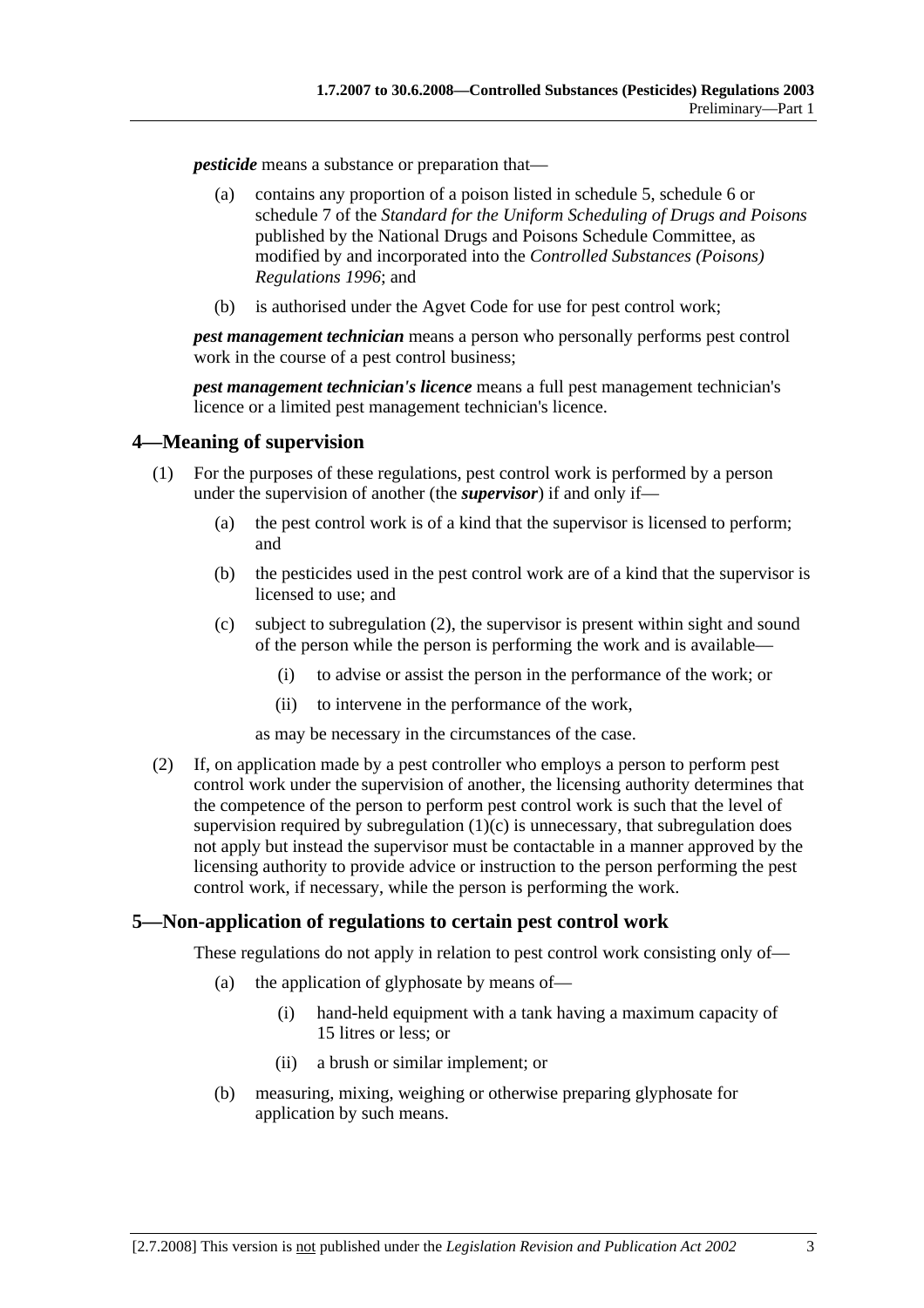## **Part 2—Licences**

### **6—Requirement for licence**

- (1) A person must not carry on a pest control business except as authorised by—
	- (a) a pest controller's licence under these regulations; or
	- (b) a commercial operator's licence issued under the *Agricultural and Veterinary Chemicals (Control of Use) Act 1995* of Tasmania as amended from time to time, or under an Act substituted for that Act; or
	- (c) registration as a commercial pesticide firm under the *Health Act 1911* of Western Australia as amended from time to time, or under an Act substituted for that Act.

Maximum penalty: \$5 000.

Expiation fee: \$315.

 (2) A person must not perform pest control work in the course of a pest control business except as authorised by a pest management technician's licence under these regulations.

Maximum penalty: \$5 000.

Expiation fee: \$315.

 (3) A person who carries on a pest control business must ensure that no person performs pest control work in the course of that business except as authorised by a pest management technician's licence under these regulations.

Maximum penalty: \$5 000.

Expiation fee: \$315.

## **7—Authority conferred by licence**

Subject to these regulations—

- (a) a pest controller's licence authorises the holder of the licence to carry on a pest control business in which pest control work of a kind specified in the licence using pesticides of a kind specified in the licence may be performed by the holder of a pest management technician's licence authorising pest control work of that kind by the use of pesticides of that kind;
- (b) a full pest management technicians's licence authorises the holder of the licence to perform pest control work of a kind specified in the licence using pesticides of a kind specified in the licence;
- (c) a limited pest management technician's licence authorises the holder of the licence to perform pest control work of a kind specified in the licence using pesticides of a kind specified in the licence under the supervision of the holder of a full pest management technician's licence.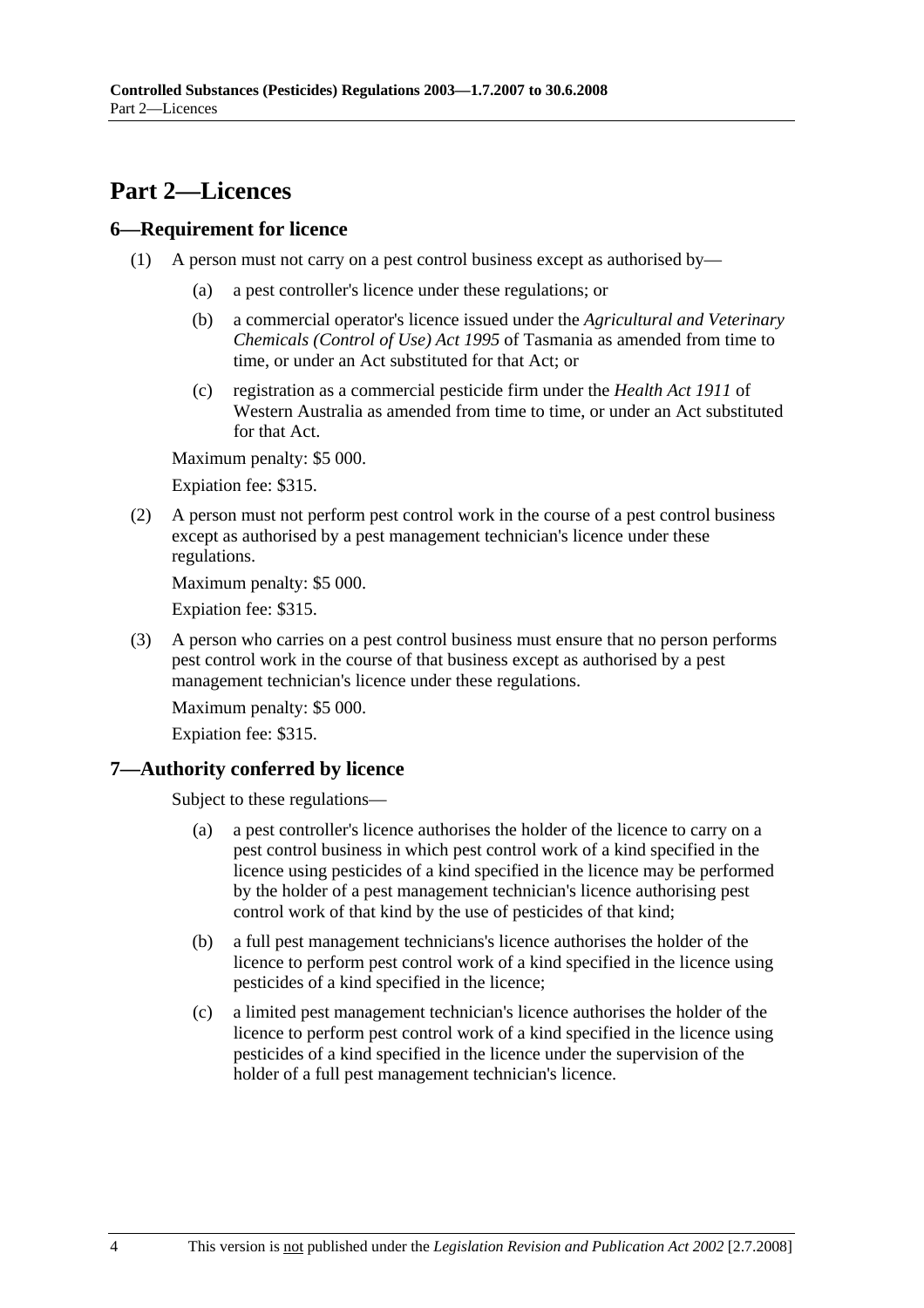#### **8—Pest controller's licence**

- (1) The licensing authority may grant an application for a pest controller's licence if satisfied—
	- (a) that the applicant—
		- (i) holds a full pest management technician's licence; or
		- (ii) employs a person who holds such a licence,

authorising the holder to perform pest control work of the kind, by the use of pesticides of the kind, for which the pest controller's licence is sought; and

- (b) that the applicant, or a person employed by the applicant, has an adequate knowledge of the requirements of these regulations and of the practices that should be followed in the conduct of a pest control business; and
- (c) that the applicant has appropriate equipment to perform pest control work of the kind for which the pest controller's licence is sought; and
- $(d)$  that—
	- (i) in the case of an application by a natural person—the applicant is otherwise a fit and proper person to hold a pest controller's licence; or
	- (ii) in the case of an application by a body corporate—each director of the body corporate is a fit and proper person to be the director of a body corporate that holds a pest controller's licence.
- (2) A pest controller's licence is subject to the following conditions:
	- (a) a condition that the holder of the licence will maintain any premises and equipment used for the purposes of the holder's pest control business in a clean, efficient and safe working condition;
	- (b) a condition that the holder of the licence will ensure that any pesticide, while handled or used in the course of the holder's pest control business, is under the direct control of the holder of a pest management technician's licence;
	- (c) a condition that the holder of the licence will ensure that any unused pesticide or any container used to hold a pesticide in the course of the pest controller's business is disposed of in a manner not likely to endanger the health of any person.

#### **9—Pest management technician's licence**

- (1) The licensing authority may grant an application for a full pest management technician's licence if satisfied that the applicant—
	- (a) has qualifications that the licensing authority considers appropriate having regard to the kind of pest control work for which the licence is sought; and
	- (b) is medically fit to perform pest control work of the kind for which the licence is sought; and
	- (c) is otherwise a fit and proper person to hold a pest management technician's licence.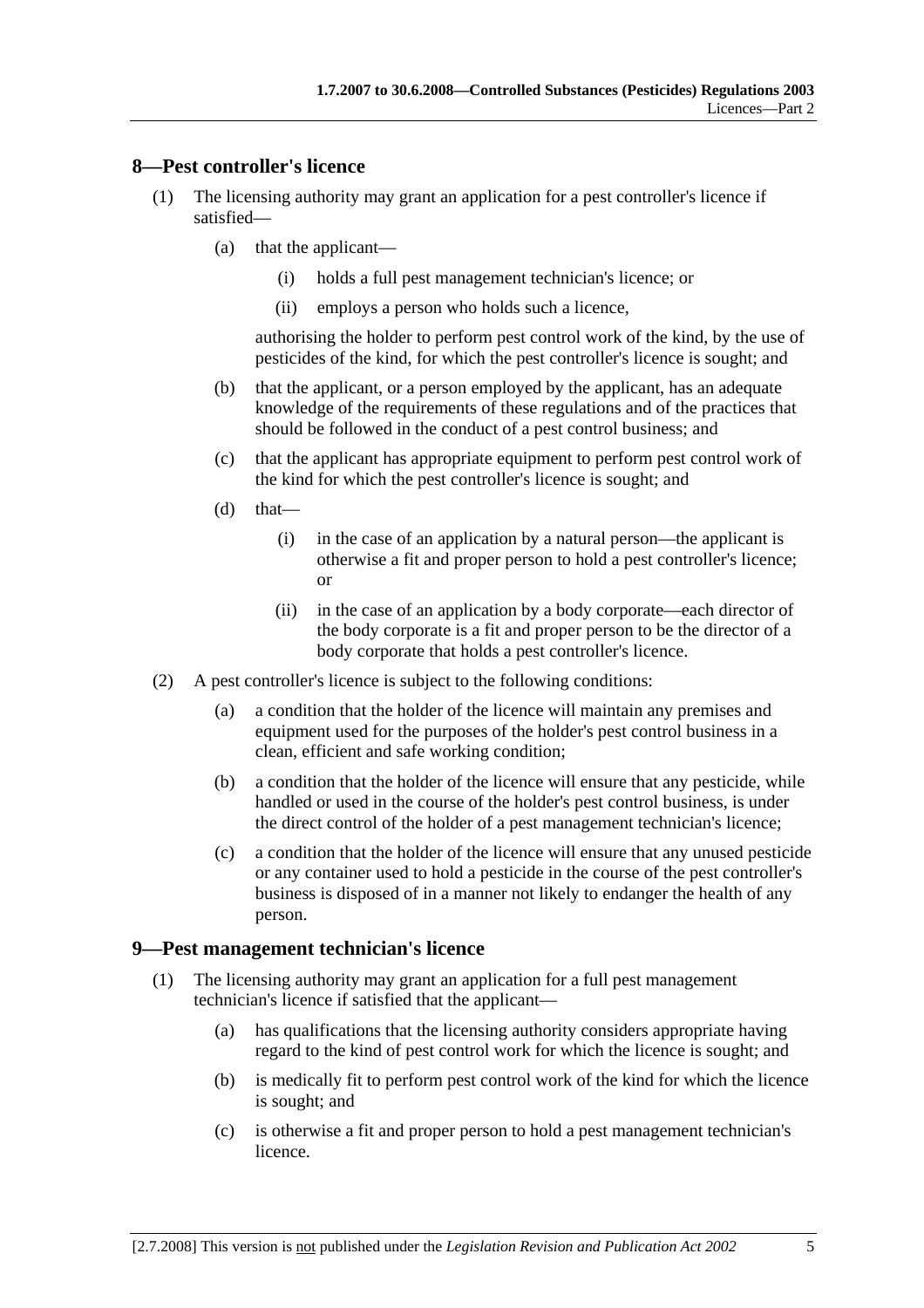- (2) A person who does not have the qualifications required for the grant of a full pest management technician's licence may apply to the licensing authority for a limited pest management technician's licence.
- (3) The licensing authority may grant an application for a limited pest management technician's licence if—
	- (a) the applicant gives to the licensing authority an undertaking that the applicant will, as soon as practicable after the grant of the licence, commence an appropriate course of instruction or training approved by the licensing authority to obtain the qualifications required for the grant of a full pest management technician's licence; and
	- (b) the licensing authority is satisfied that the applicant—
		- (i) is employed by a pest controller to perform pest control work under the supervision of the holder of a full pest management technician's licence; and
		- (ii) is medically fit to perform pest control work of the kind for which the licence is sought; and
		- (iii) is otherwise a fit and proper person to be licensed as a pest management technician.
- (4) A full pest management technician's licence or limited pest management technician's licence is subject to the following conditions:
	- (a) a condition that the holder of the licence will, while using pesticides, wear protective clothing sufficient to prevent contamination of the holder;
	- (b) a condition that the holder of the licence will keep suitable first aid materials available where pesticides are being used by the holder;
	- (c) a condition that the holder of the licence will not handle or use pesticides in a manner dangerous to the health of any person;
	- (d) a condition that the holder of the licence will dispose of any unused pesticide or any container used to hold a pesticide in a manner not likely to endanger the health of any person;
	- (e) a condition that the holder of the licence will, if a spillage of pesticides occurs, clean and decontaminate the area in which the spillage occurred in a manner approved by the licensing authority;
	- (f) a condition that the holder of the licence will submit to such medical examinations as the licensing authority considers necessary to monitor exposure of the holder to pesticides;
	- (g) a condition that the holder of the licence will submit to such assessments as the licensing authority considers necessary to ensure that the holder maintains an adequate knowledge of pest control work and pesticides of the kind authorised by the licence.
- (5) A limited pest management technician's licence is subject to a condition that the holder of the licence will not make recommendations or give advice to any person concerning the use of pesticides.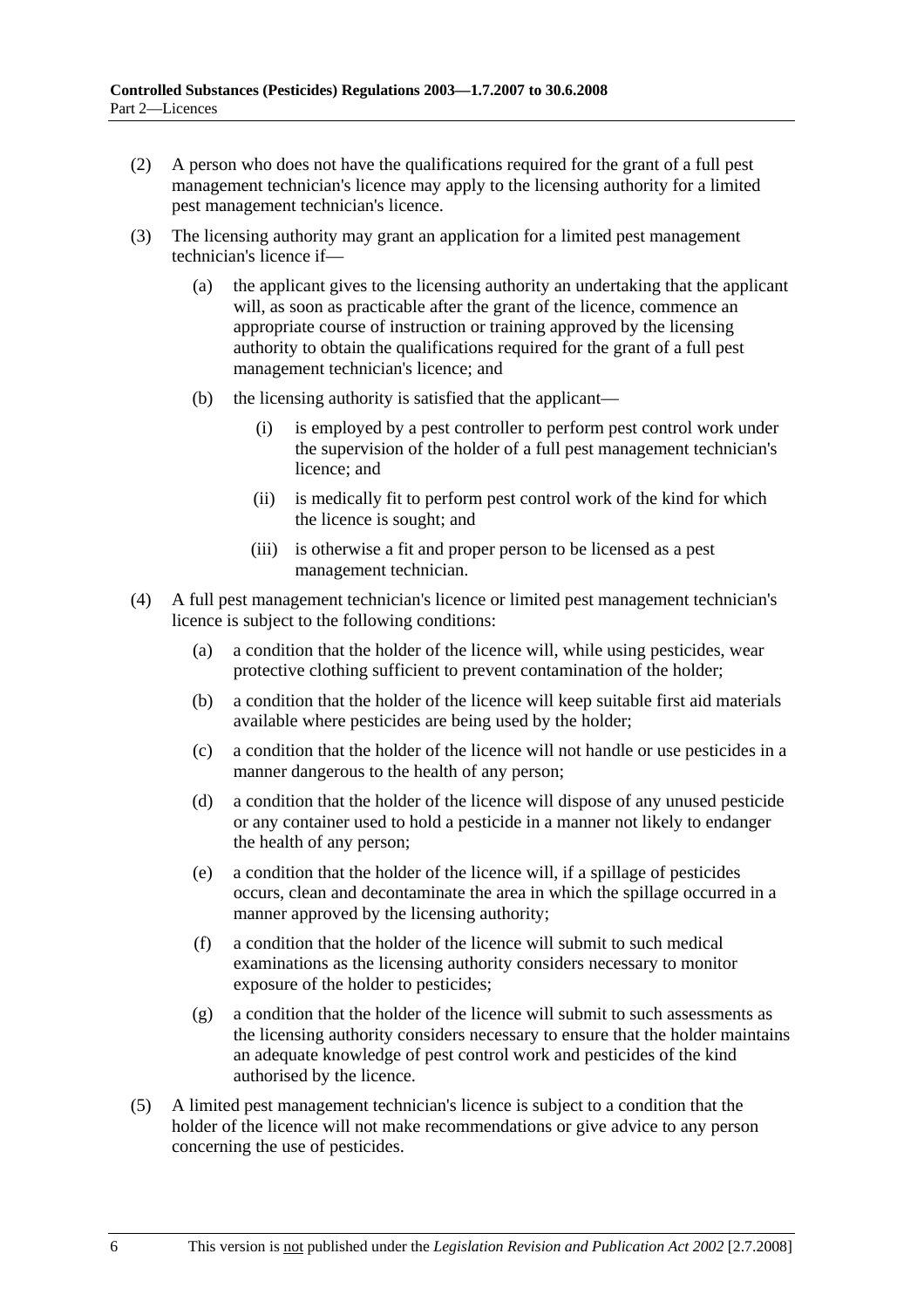(6) An application for a pest management technician's licence cannot be made except by, or on behalf of, a natural person.

### **10—Conditions of licence**

- (1) A licence under these regulations is subject to—
	- (a) such conditions as are imposed by these regulations; and
	- (b) such other conditions as the licensing authority thinks fit to impose and specifies in the licence or by notice in writing given personally or by post to the holder of the licence.
- (2) The holder of a licence under these regulations must not contravene or fail to comply with a condition of the licence.

Maximum penalty: \$5 000.

Expiation fee: \$315.

#### **11—Term and renewal of licence**

- (1) A pest controller's licence or full pest management technician's licence expires on 30 June following the date of its grant and may, on application made to the licensing authority before the expiry of the licence, be renewed for successive terms of 12 months.
- (2) A limited pest management technician's licence expires—
	- (a) on the first anniversary of the date of its grant; or
	- (b) in the case of a licence that has been renewed—
		- (i) on the first anniversary of the date of its renewal; or
		- (ii) if the licensing authority has extended the term of the licence—at the end of the period of extension.
- (3) The licensing authority may, on application made by the holder of a limited pest management technician's licence before the expiry of the licence, extend the term of the licence for a period not exceeding 6 months if, in the opinion of the licensing authority, it is fair in the circumstances of the particular case to allow the holder of the licence further time to do whatever is necessary for the holder to qualify for the grant of a full pest management technician's licence.
- (4) A limited pest management technician's licence may be renewed once by the licensing authority on application made before the expiry of the licence.

#### **12—Exemptions**

- (1) The licensing authority may exempt a person from the obligation to hold a licence under these regulations on such conditions as the licensing authority thinks fit.
- (2) The licensing authority may, by notice in writing given personally or by post to a person granted an exemption under this regulation, vary or revoke the exemption.
- (3) The licensing authority must not grant or vary an exemption unless satisfied that pest control work performed in compliance with the conditions of the exemption as granted or varied will not entail any significant risk to public health or the environment.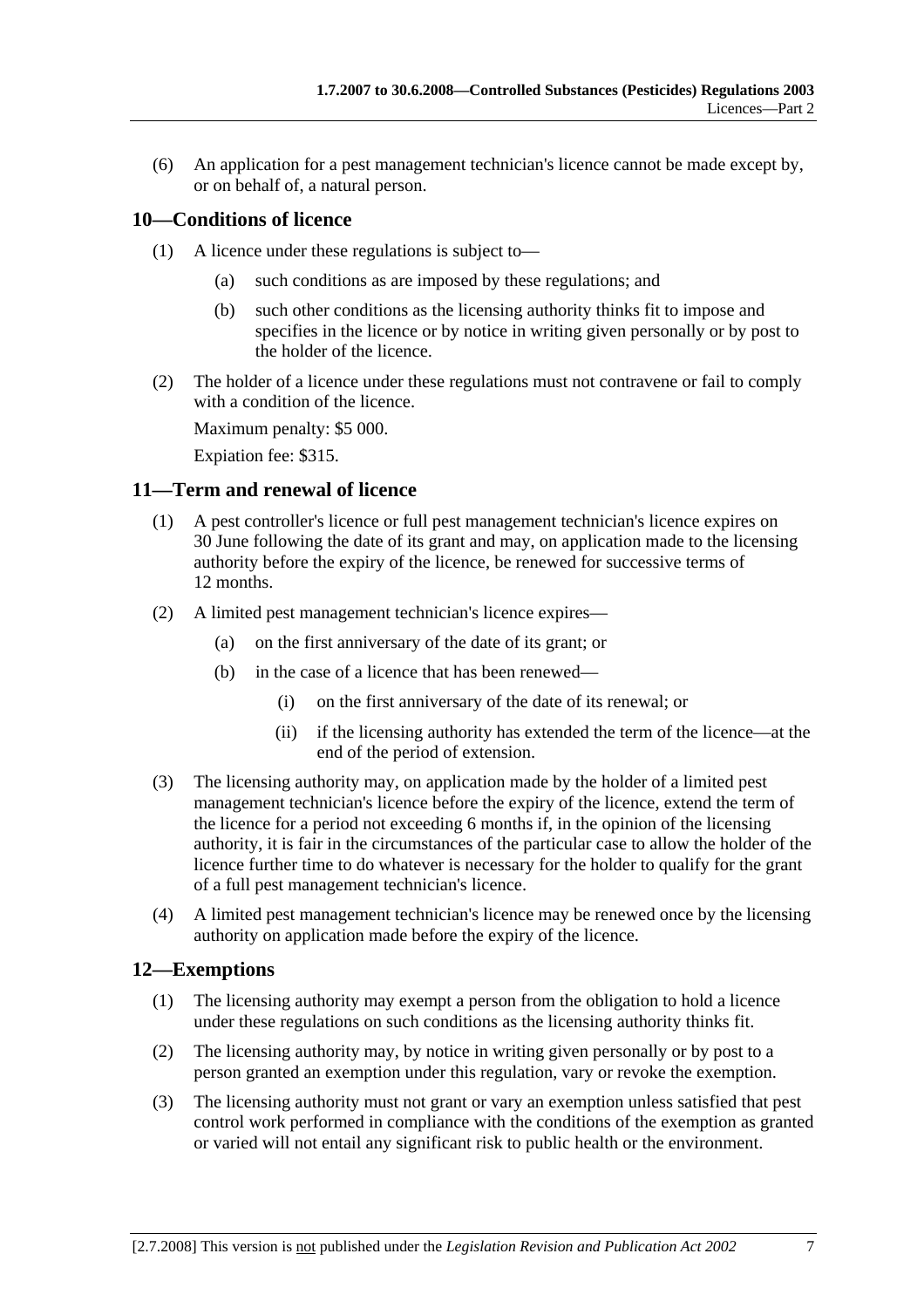(4) A person who contravenes, or fails to comply with, a condition of an exemption under this regulation is guilty of an offence.

Maximum penalty: \$5 000.

Expiation fee: \$315.

#### **13—Variation of licence**

- (1) The licensing authority may, by notice in writing given personally or by post to the holder of a licence under these regulations—
	- (a) vary the licence to extend or limit the kind of pest control work authorised by, or the kind of pesticides that may be used pursuant to, the licence; or
	- (b) vary or revoke a condition of the licence imposed by the licensing authority, or impose a further condition on the licence.
- (2) The powers conferred by subregulation (1) may be exercised—
	- (a) on the application of the holder of the licence; or
	- (b) if the licensing authority is of the opinion that there are proper reasons for doing so.

#### **14—Suspension or cancellation of licence**

The licensing authority may, by notice in writing given personally or by post to the holder of a licence under these regulations, suspend or cancel the licence if satisfied—

- (a) that the holder made a false statement or furnished false information in applying for the grant, renewal or variation of the licence; or
- (b) that the holder has been found guilty of an offence against the Act or these regulations or any other law relating to pesticides (including a law of another State or a Territory); or
- $(c)$  that—
	- (i) in the case of a licence held by a natural person—
		- (A) the holder's health will be seriously endangered if he or she continues to perform pest control work of the kind authorised by the licence; or
		- (B) the holder is no longer competent to perform pest control work of the kind authorised by the licence; or
		- (C) the holder is for any other reason no longer a fit and proper person to hold the licence; or
	- (ii) in the case of a pest controller's licence held by a body corporate—a director of the body corporate is no longer a fit and proper person to be the director of a body corporate that holds a pest controller's licence.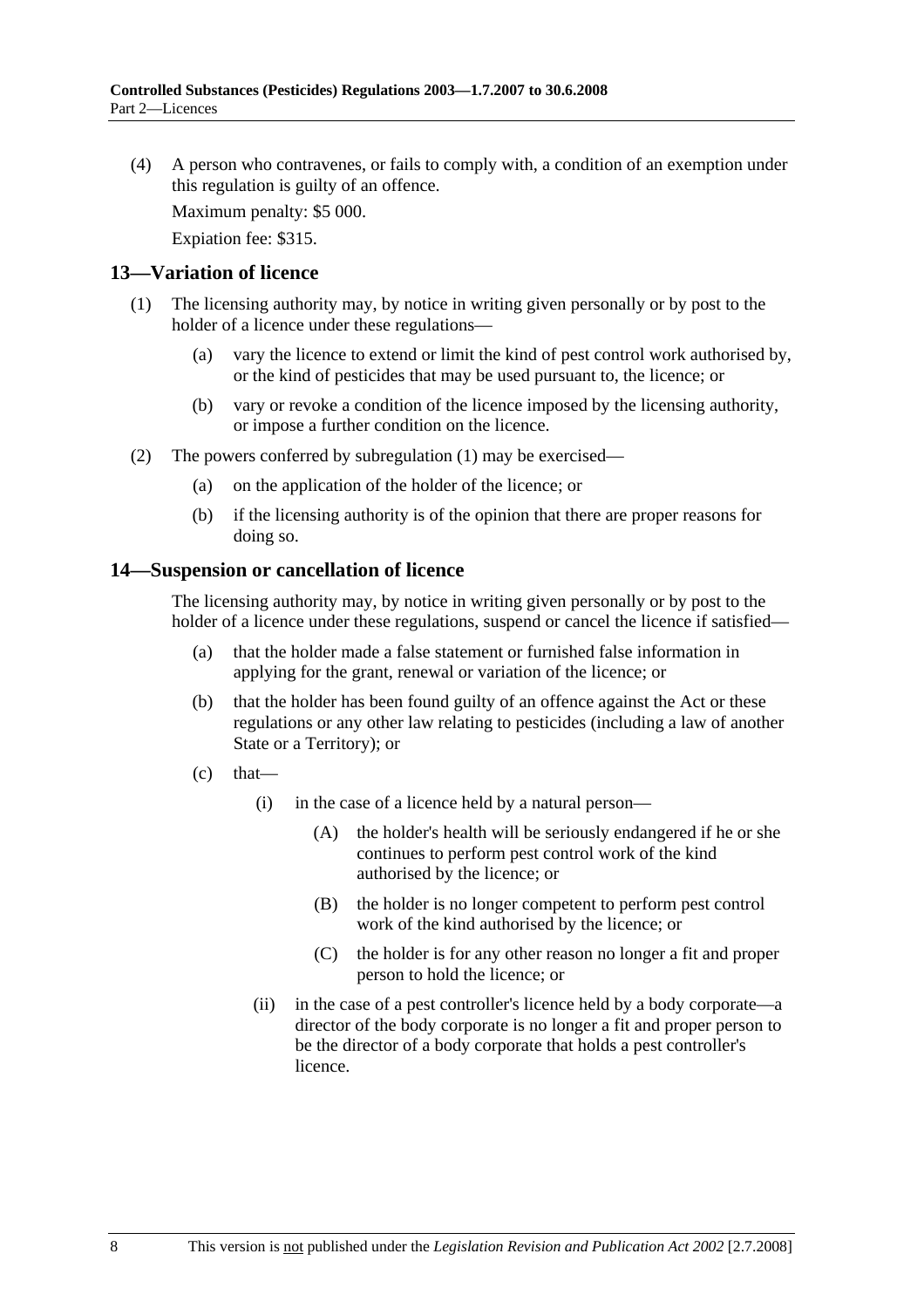### **15—Right of appeal**

- (1) The following appeals may be made to the Administrative and Disciplinary Division of the District Court:
	- (a) an applicant for a licence under these regulations may appeal against a decision of the licensing authority—
		- (i) to refuse to grant the licence; or
		- (ii) to impose particular conditions on the licence;
	- (b) a person who holds or formerly held a licence under these regulations may appeal against a decision of the licensing authority—
		- (i) to suspend or cancel the licence; or
		- (ii) to vary the licence; or
		- (iii) to impose or vary particular conditions on the licence.
- (2) Subject to this regulation, an appeal must be instituted within 1 month of the making of the decision appealed against.
- (3) The licensing authority must, on application by a person seeking to appeal a decision of the licensing authority, state in writing the reasons for the decision.
- (4) If the reasons of the licensing authority are not given in writing at the time of making a decision and the person affected by the decision, within 1 month of the making of the decision, requires the licensing authority to state the reasons in writing, the time for instituting an appeal runs from the time when the person receives the written statement of those reasons.

## **Part 3—Duties of pest controllers and pest management technicians**

#### **16—Storage of pesticides**

- (1) A pest controller must ensure that a pesticide stored in the course of the pest controller's business is kept in a prescribed container that—
	- (a) is kept securely closed; and
	- (b) is housed in a structure that—
		- (i) is roofed; and
		- (ii) has a floor impervious to water; and
		- (iii) is adequately ventilated; and
		- (iv) is locked when unattended; and
		- (v) has an adequate supply of water available to wash any spillage of pesticide that may occur; and
		- (vi) is so situated or constructed that a spillage of pesticide cannot drain into a water supply or watercourse or soak into the soil.

Maximum penalty: \$2 500.

Expiation fee: \$210.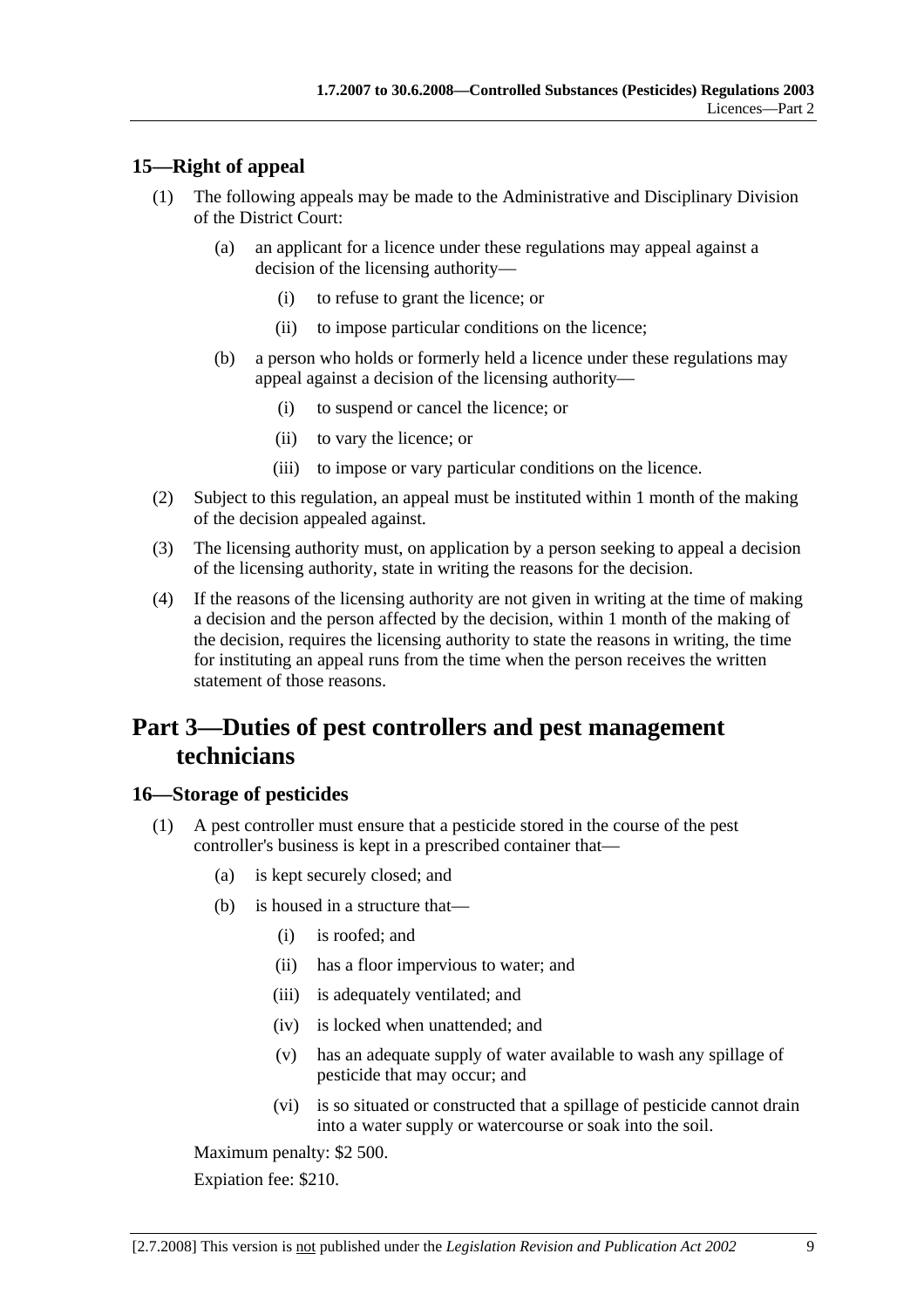(2) In this regulation—

*prescribed container* means—

- (a) a container that bears an approved label; or
- (b) a container of a kind approved by the licensing authority for the purposes of this regulation.

#### **17—Transport of pesticides**

- (1) A pest controller must ensure that the following provisions are complied with in relation to the transport of a pesticide in the course of the pest controller's business:
	- (a) the pesticide must be transported in a securely closed container that—
		- (i) in the case of a pesticide registered under the Agvet Code—bears the approved label for containers of that pesticide; or
		- (ii) in the case of a pesticide that is not registered under the Agvet Code but is the subject of a Part 7 permit—bears a label that contains adequate instructions relating to the matters referred to in section  $14(3)(g)$  of the Agvet Code;
	- (b) the pesticide must not be left in an unattended vehicle unless the vehicle has an enclosed storage facility that forms part of or is securely fixed to the structure of the vehicle and the pesticide is kept securely locked in that storage facility;
	- (c) the driving compartment of the vehicle used to transport the pesticide must be separated from the pesticide storage area by a gas-tight barrier.

Maximum penalty: \$2 500.

Expiation fee: \$210.

- (2) Subregulation (1)(a) does not apply if pesticide is transported in a securely closed spray tank that—
	- (a) forms part of or is securely fixed to the structure of the vehicle being used to transport the pesticide; and
	- (b) is prominently marked with—
		- (i) the word "CAUTION" or "POISON" or any other warning approved by the licensing authority; and
		- (ii) the name of the pesticide.

#### **18—Compliance with prescribed standards and codes of practice**

 (1) A pest controller must ensure that the requirements of the prescribed standards and codes of practice are complied with in relation to pest control work carried out in the course of the pest controller's business.

Maximum penalty: \$5 000.

Expiation fee: \$315.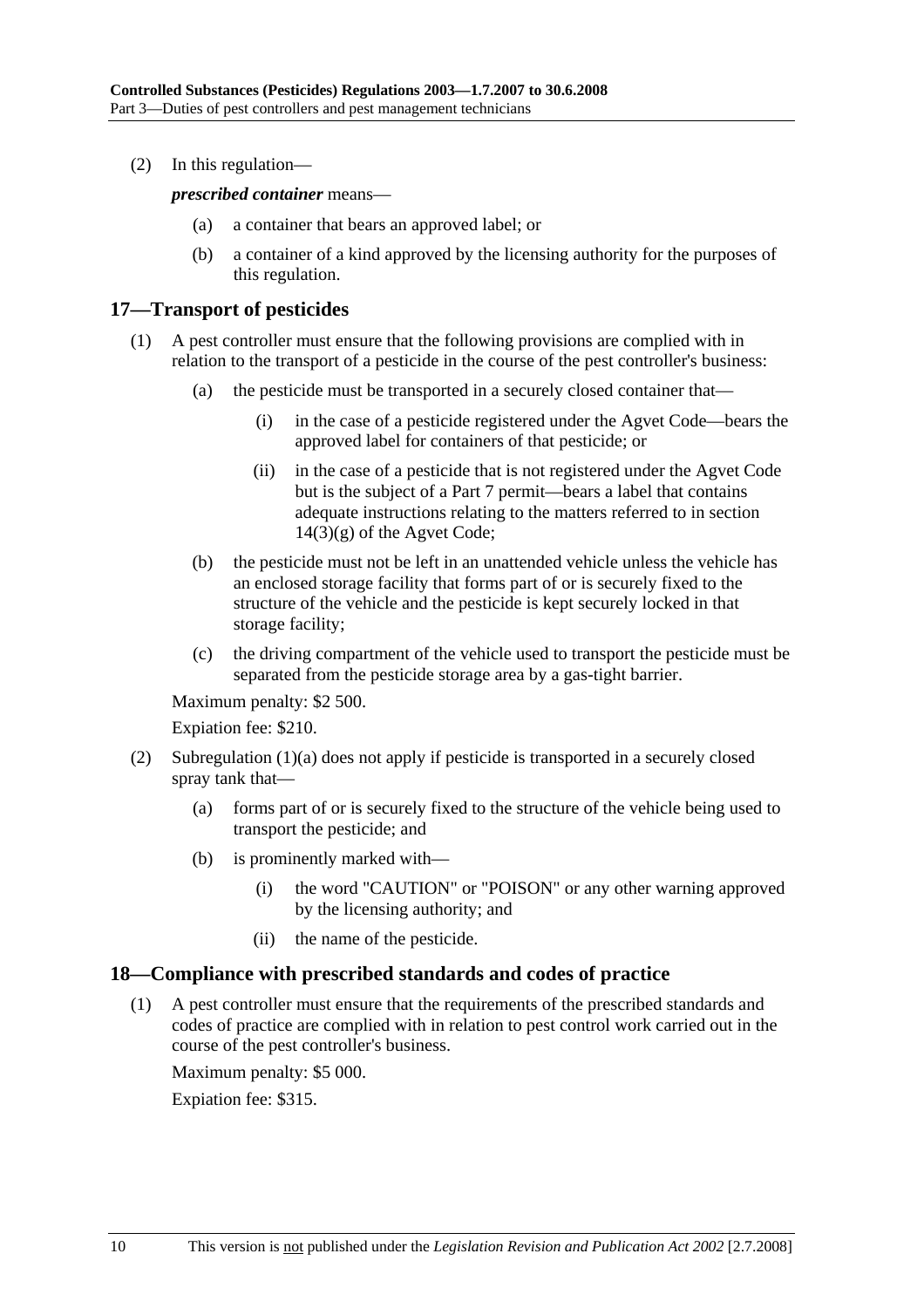(2) A pest management technician must perform pest control work in accordance with the prescribed standards and codes of practice.

Maximum penalty: \$5 000.

Expiation fee: \$315.

- (3) For the purposes of this regulation, the prescribed standards and codes of practice are—
	- (a) AS 3660.1—2000 published by Standards Australia as amended from time to time; and
	- (b) AS 3660.2—2000 published by Standards Australia as amended from time to time; and
	- (c) *South Australian Health Commission Code of Practice for Diluting Pesticides from a Water Supply* published by the South Australian Health Commission on 19 May 1988 (*Gazette 30.6.2004 p1280*) as amended from time to time; and
	- (d) *South Australian Health Commission Termiticides (Safe Use) Code of Practice* published by the South Australian Health Commission on 19 May 1988 (*Gazette 19.5.1988 p1285*) as amended from time to time.

### **19—Compliance with Agvet Code**

- (1) A pest controller must, in relation to a pesticide registered under the Agvet Code, ensure that—
	- (a) the directions stated on the approved label for the container for the pesticide are complied with in relation to the handling or use of the pesticide in the course of the pest controller's business; and
	- (b) the pesticide is not used in the course of the pest controller's business for a purpose not stated on the approved label,

unless the pesticide is the subject of a Part 7 permit.

Maximum penalty: \$5 000.

Expiation fee: \$315.

- (2) A pest controller must, in relation to a pesticide that is the subject of a Part 7 permit, ensure that—
	- (a) the conditions of the permit are complied with in relation to the handling or use of the pesticide in the course of the pest controller's business; and
	- (b) the pesticide is not used in the course of the pest controller's business for a purpose not authorised by the permit.

Maximum penalty: \$5 000.

Expiation fee: \$315.

- (3) A pest management technician—
	- (a) must perform pest control work using a pesticide that is registered under the Agvet Code in accordance with the directions stated on the approved label for the container for the pesticide; and
	- (b) must not use the pesticide for a purpose not stated on the approved label,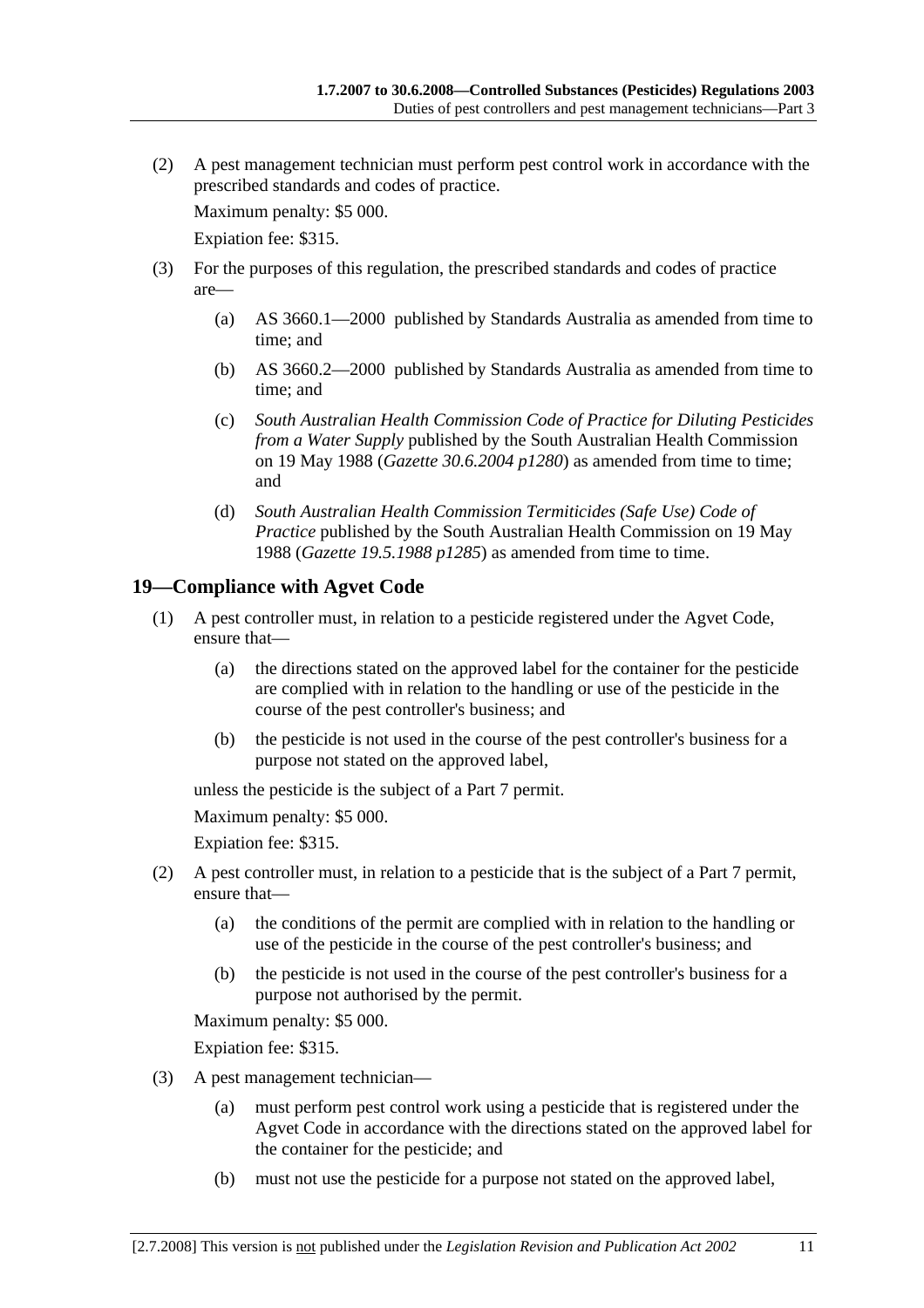unless the pesticide is the subject of a Part 7 permit.

Maximum penalty: \$5 000.

Expiation fee: \$315.

- (4) A pest management technician—
	- (a) must perform pest control work using a pesticide that is the subject of a Part 7 permit in accordance with the conditions of the permit; and
	- (b) must not use the pesticide for a purpose not authorised by the permit.

Maximum penalty: \$5 000.

Expiation fee: \$315.

#### **20—Reporting of certain spillages of pesticide**

If a person who holds a licence under these regulations observes a spillage of pesticide that, because of its magnitude or location, or because of the toxicity of the pesticide involved—

- (a) requires assistance to be managed; or
- (b) is such that it may have an immediate impact on the environment or the health or safety of members of the public,

the person must immediately report the spillage to the licensing authority or a police officer.

Maximum penalty: \$5 000.

Expiation fee: \$315.

#### **21—Records to be kept by pest controllers**

- (1) A pest controller must, in relation to each pest management technician employed in the pest controller's business, keep a record of—
	- (a) the technician's name and address; and
	- (b) the technician's date of birth; and
	- (c) the date on which the technician commenced employment with the pest controller; and
	- (d) the date on which the technician ceased employment with the pest controller; and
	- (e) the pesticides handled or used by the technician in the course of that employment.

Maximum penalty: \$2 500.

Expiation fee: \$210.

 (2) A pest controller must, within 28 days after a pest management technician ceases to be employed in the pest controller's business, forward a copy of the records kept under subregulation (1) to the licensing authority.

Maximum penalty: \$2 500.

Expiation fee: \$210.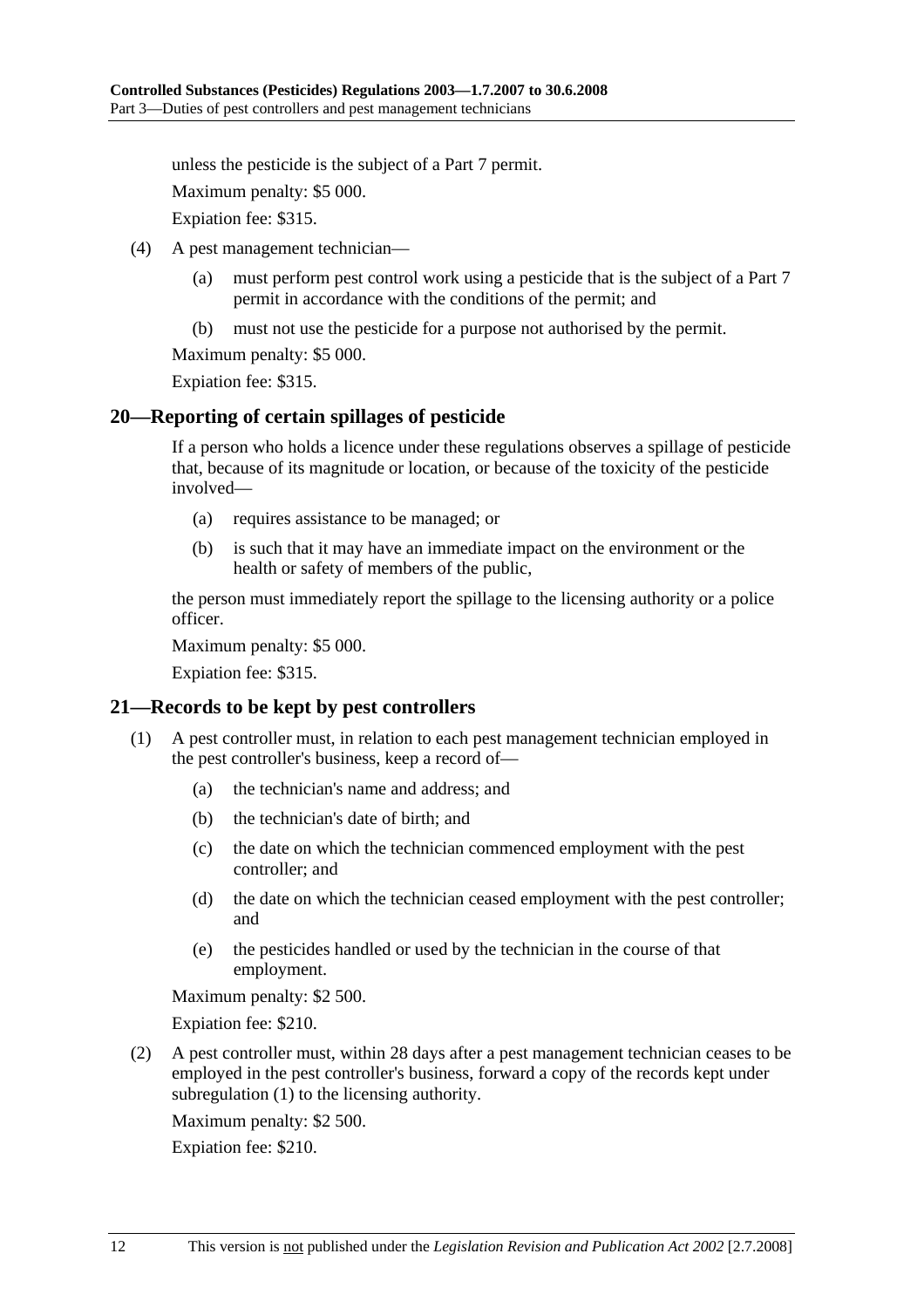(3) A pest controller must retain a record kept under subregulation (1) for 7 years after the date of the last entry made in it.

Maximum penalty: \$2 500.

Expiation fee: \$210.

- (4) A pest controller must, in relation to each application of pesticide in the course of the pest controller's business, keep a record of—
	- (a) the date, time and location of the application; and
	- (b) the name and quantity of the pesticide applied; and
	- (c) the name of the pest management technician who applied the pesticide; and
	- (d) the proximity of other people to the area where the pesticide was applied; and
	- (e) in the case of a pesticide applied outdoors—the prevailing weather conditions in the area where the pesticide was applied; and
	- (f) in the case of a termiticide applied to a site before or during the construction of a building—
		- (i) the total surface area of the land or building treated with the termiticide; and
		- (ii) the name and principal place of business of the supplier of the termiticide.

Maximum penalty: \$2 500.

Expiation fee: \$210.

 (5) A pest controller must retain a record kept under subregulation (4) for 7 years after the date it was made.

Maximum penalty: \$2 500.

Expiation fee: \$210.

 (6) A pest controller must, on request by the licensing authority in writing, provide the licensing authority with specified information contained in a record kept under this regulation within the time specified in the request.

Maximum penalty: \$2 500.

Expiation fee: \$210.

#### **22—Duty of holder of pest controller's licence to notify change of business name or address**

The holder of a pest controller's licence must, within 14 days of any change in—

- (a) any business name under which the holder carries on the pest control business; or
- (b) the holder's business or registered address,

give the licensing authority written notice of the change.

Maximum penalty: \$250.

Expiation fee: \$80.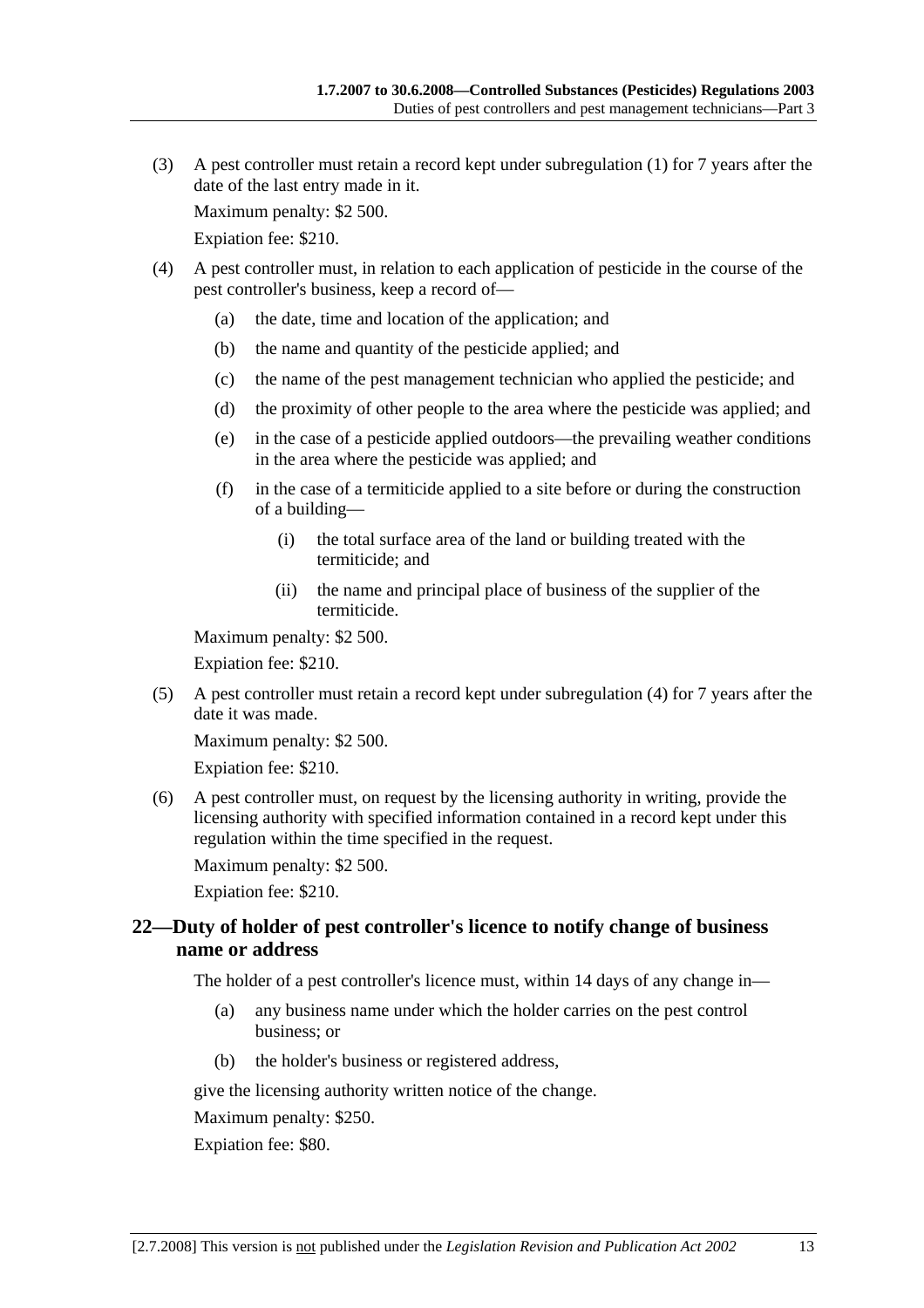### **23—Duty of holder of limited pest management technician's licence to notify change or cessation of employment**

The holder of a limited pest management technician's licence must, within 14 days of—

- (a) changing employment from one pest controller to another; or
- (b) ceasing to be employed as a pest management technician,

give the licensing authority written notice of the change or cessation of employment. Maximum penalty: \$250.

Expiation fee: \$80.

## **Part 4—Miscellaneous**

#### **24—Applications**

- (1) An application under these regulations must—
	- (a) be made in a manner and form approved by the licensing authority; and
	- (b) be accompanied by the appropriate fee set out in Schedule 1.
- (2) A person who makes an application under these regulations must, if the licensing authority so requires—
	- (a) provide the licensing authority with specified information to enable the licensing authority to determine the application; and
	- (b) verify, by statutory declaration, information furnished for the purposes of the application.

#### **25—False or misleading statement**

A person must not make a statement that is false or misleading in a material particular (whether by reason of the inclusion or omission of any particular) in any information provided under these regulations.

Maximum penalty: \$5 000.

## **Schedule 1—Fees**

1 On application for the issue of a pest controller's licence that is to take effect in—

| July      | \$241.00 |
|-----------|----------|
| August    | \$224.00 |
| September | \$206.00 |
| October   | \$189.00 |
| November  | \$171.00 |
| December  | \$153.00 |
| January   | \$137.00 |
| February  | \$118.00 |
| March     | \$101.00 |
|           |          |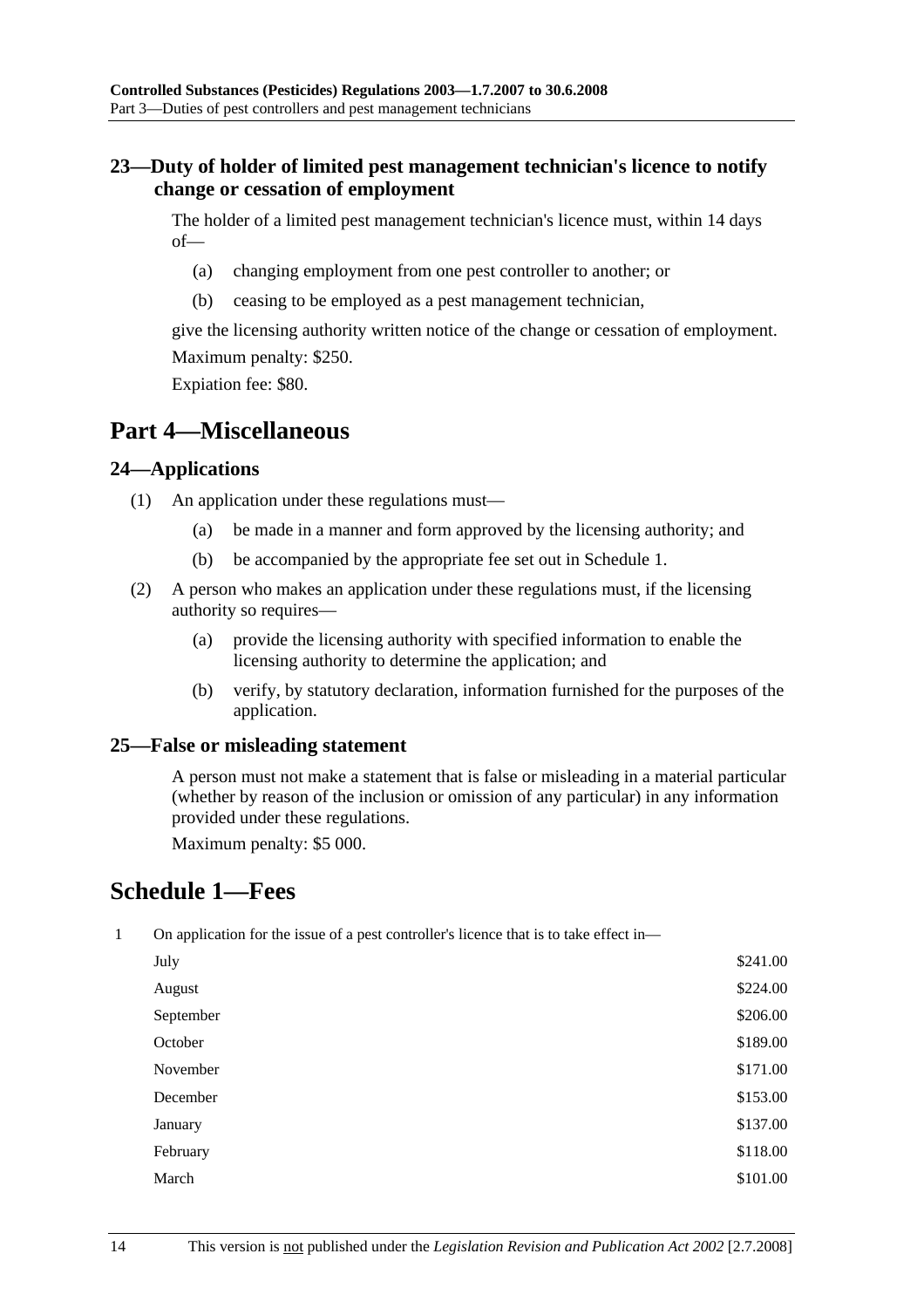|   | April                                                                                                     | \$83.00  |
|---|-----------------------------------------------------------------------------------------------------------|----------|
|   | May                                                                                                       | \$66.00  |
|   | June                                                                                                      | \$48.00  |
| 2 | On application for the issue of a full pest management technician's licence that is to<br>take effect in- |          |
|   | July                                                                                                      | \$59.50  |
|   | August                                                                                                    | \$55.00  |
|   | September                                                                                                 | \$51.50  |
|   | October                                                                                                   | \$47.50  |
|   | November                                                                                                  | \$43.50  |
|   | December                                                                                                  | \$39.25  |
|   | January                                                                                                   | \$35.50  |
|   | February                                                                                                  | \$31.00  |
|   | March                                                                                                     | \$27.00  |
|   | April                                                                                                     | \$23.10  |
|   | May                                                                                                       | \$19.00  |
|   | June                                                                                                      | \$15.00  |
| 3 | On application for the issue of a limited pest management technician's licence                            | \$59.50  |
| 4 | On application for an extension of the term of a limited pest management technician's<br>licence          | \$23.10  |
| 5 | On application for the renewal of a pest controller's licence                                             | \$241.00 |
| 6 | On application for the renewal of a pest management technician's licence                                  | \$59.50  |
|   |                                                                                                           |          |

## **Schedule 2—Revocation and transitional provisions**

# **Part 1—Revocation of** *Controlled Substances (Pesticide) Regulations 1988*

## **1—Revocation of regulations**

The *Controlled Substances (Pesticide) Regulations 1988* are revoked.

## **Part 2—Transitional provisions**

#### **2—Interpretation**

In this clause—

*revoked regulations* means the regulations revoked by clause 1.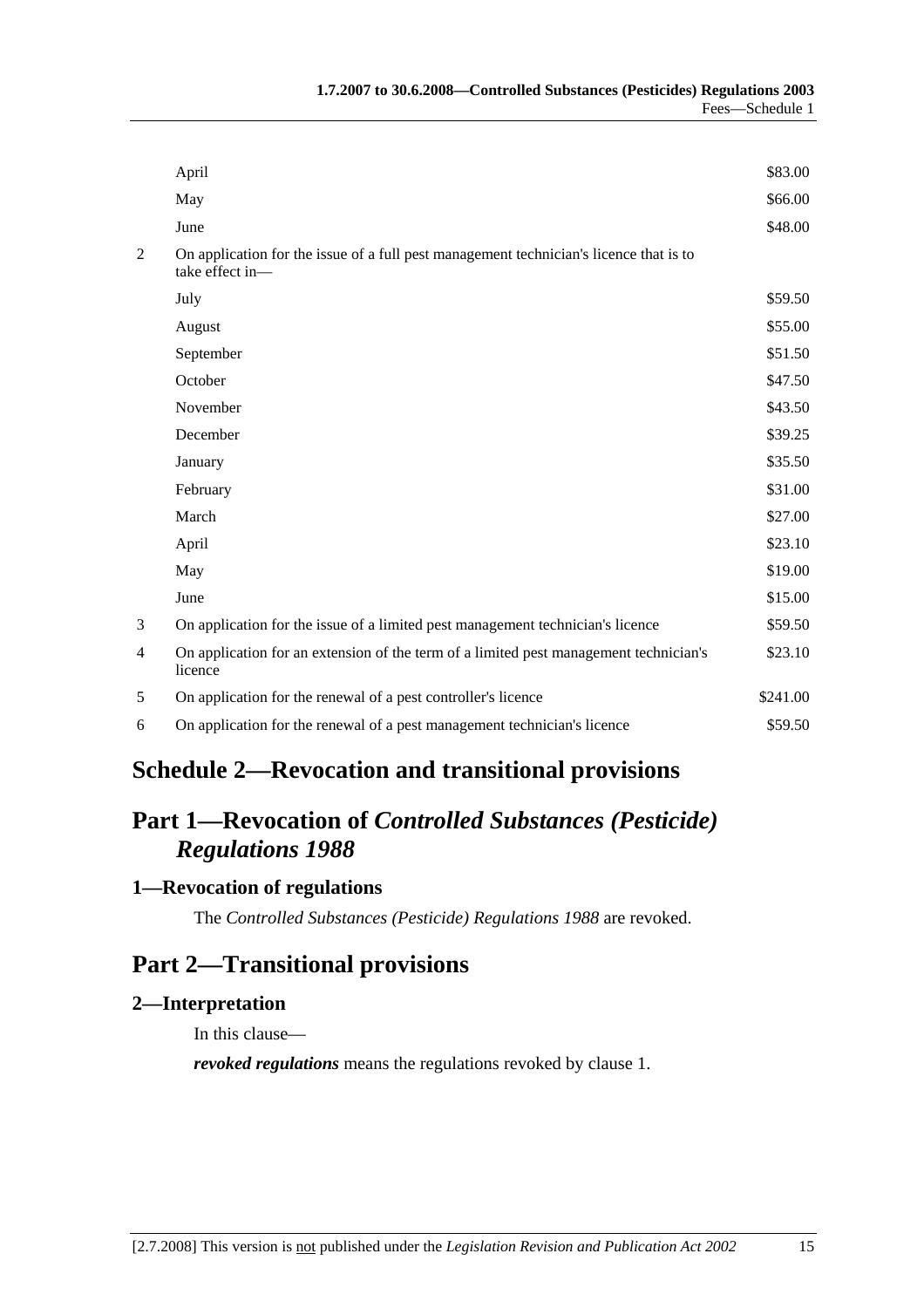### **3—Continuation of licences**

- (1) A pest controller's licence under the revoked regulations in force immediately before the commencement of these regulations continues in force under these regulations, subject to its terms and conditions, as a pest controller's licence under these regulations for the balance of the term for which it was granted or last renewed.
- (2) A pest operator's licence grade 1 under the revoked regulations in force immediately before the commencement of these regulations continues in force under these regulations, subject to its terms and conditions, as a limited pest management technician's licence under these regulations for the balance of the term for which it was granted or last renewed.
- (3) A pest operator's licence grade 2 under the revoked regulations in force immediately before the commencement of these regulations continues in force under these regulations, subject to its terms and conditions, as a limited pest management technician's licence under these regulations for a term expiring on the first anniversary of the commencement of these regulations.
- (4) A pest operator's licence grade 3 under the revoked regulations in force immediately before the commencement of these regulations continues in force under these regulations, subject to its terms and conditions, as a full pest management technician's licence under these regulations for the balance of the term for which it was granted or last renewed.

#### **4—Continuation of exemptions**

An exemption under the revoked regulations in force immediately before the commencement of these regulations continues in force under these regulations, subject to its terms and conditions, as an exemption under these regulations.